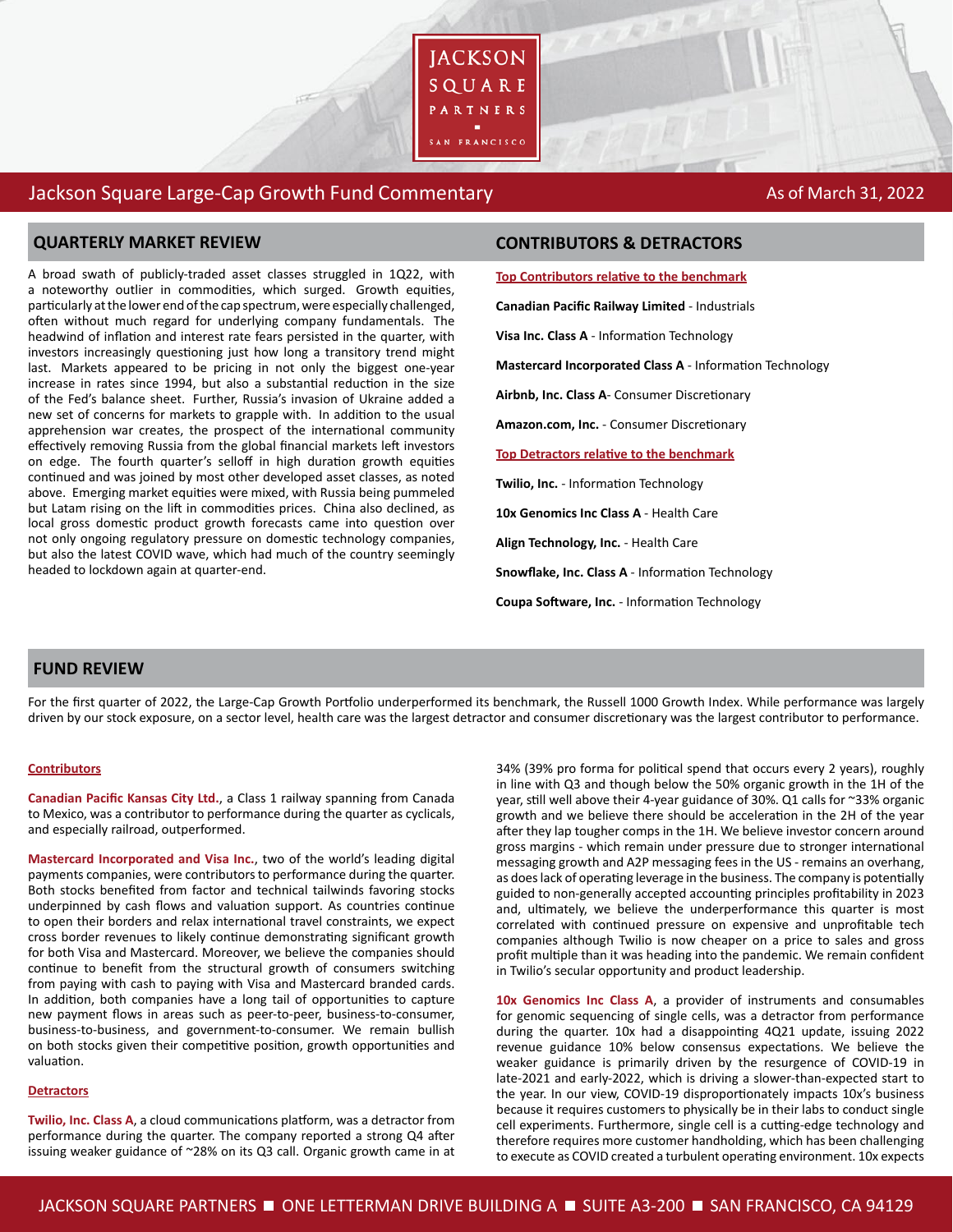## **FUND REVIEW CONTINUED**

the business to return to a more normalized growth rate as COVID recedes. Based on our independent research, we too believe these headwinds are transitory. Therefore, we remain excited about 10x's long-term risk/reward profile given the nascent nature of the single cell analysis market, 10x's dominant competitive position, and the attractive long-term margin profile of their business.

**Align Technology, Inc.**, the global leader in clear teeth aligners for treating malocclusion, was a detractor from performance during the quarter. The stock was weak along with broader medical technology owed to concerns around Russia/Ukraine exposure as well as supply chain bottlenecks broadly, driven by negative intra-quarter commentary from large, diversified peers such as Stryker and Medtronic. We believe these supply chain read-throughs are limited, Russia and Ukraine drive less than 1% of revenue, aligner trends are improving sequentially as Omicron dissipates, and the Company's commitment to growing revenue 20-30% in the calendar year 2022 has been unwavering. We believe Align's dominant leadership position in clear aligner will likely prove insurmountable for new entrants as aligner steadily grows its penetration of malocclusion from just 12% globally today. Outside of the penetration story, we also believe the market is missing the potential for this total addressable market (TAM) to grow as there remain hundreds of millions of adults who suffer from malocclusion globally but have not sought treatment (vs. just the ~7mm adults who do seek treatment) because of inertia and the poor experience metal brackets offered in the past. This TAM expansion represents pure optionality.

## **MARKET OUTLOOK**

Time horizons have compressed substantially in recent months and markets have moved in a correlated fashion in response to headlines and shorter-term trends. We believe the deviation between stock performance and company fundamentals is not sustainable over the long-term, but are prepared for a continuation of the broader risk-off and tactical rotations in the near-term. The markets face headwinds from inflation, tightening monetary policy, and slowing growth and we expect elevated uncertainty and volatility to continue, particularly until there is a resolution of the conflict in Ukraine. In our view, the broader re-rating, particularly of higher duration growth stocks, has removed much of the valuation risk from the market, and as countries around the world find a steady state with COVID and economies reopen, normalized consumer behavior and supply-chain relief should prove supportive of growth.

At Jackson Square, we remain focused on the three-to-five year growth potential for our portfolio companies and optimizing upside/downside capture over the long term. Regardless of policy outcomes and oscillating investor sentiment, we remain consistent in our long-term investment philosophy: we want to own what we view as strong secular-growth companies with great competitive positions that can grow market share and have the potential to deliver shareholder value in a variety of market environments.